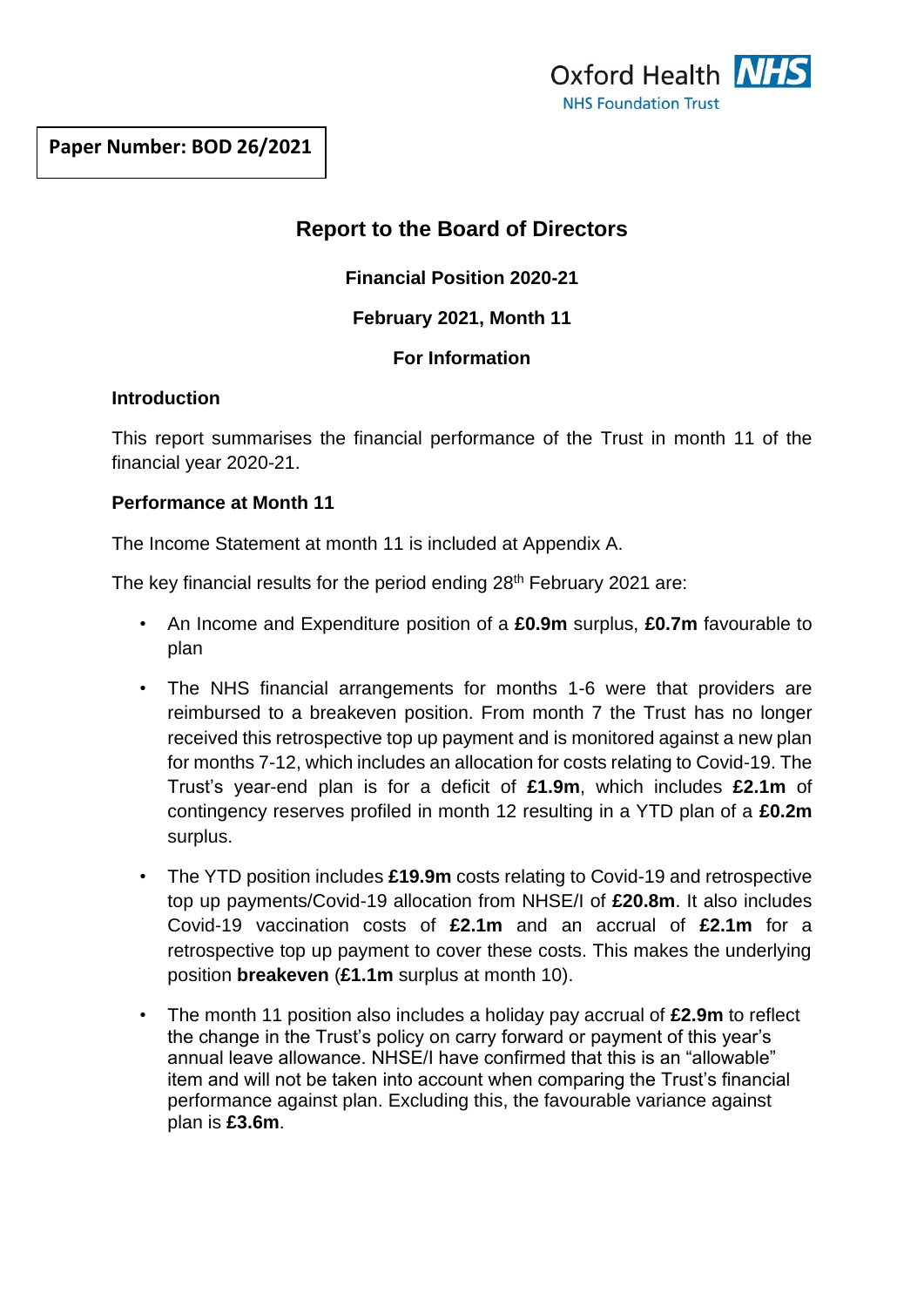

- EBITDA (Earnings before interest, taxation, depreciation and amortisation) of **£10.4m**, **£1.1m** adverse to plan.
- The closing cash position at the end of December was **£79.9m**. The cash balance is higher than in previous years due to payment in advance under the current block payment system.

#### **Cost Improvement Programme**

- Since the Covid-19 pandemic there has not been a national requirement to make CIPs. In the planning process for months 7- there was no requirement to include a certain percentage efficiency saving as there has been in previous planning processes. The Trust submitted a plan which included **£1.2m** of CIP savings which reflects the continuation of YTD savings made at month 6.
- For internal purposes CIP savings continue to be monitored against the original plan of **£6.8m**. **£2.4m** of CIP savings have been made YTD which is **£2.6m** below the profiled plan.

#### **Capital Programme**

• Capital expenditure at month 11 was **£5.2m, £5.7m** below plan due to slippage on Estates projects. However, there is a high level of committed spend and the forecast outturn is for spend to be in line with plan for Estates and IM&T operational schemes.

#### **2020-21 Plan & Forecast**

The FY21 planning process was suspended at the end of March and the plan for April to September has been set as breakeven for all Trusts. A new plan for months 7-12 has been submitted to NHSE/I which includes:

- An Income & Expenditure deficit of **£1.9m** (Forecast **breakeven**)
- CIP delivery of **£1.2m** (Forecast **£2.6m**)
- Covid costs of **£22.6m** (**£11.1m** for months 7-12) (Forecast **£21.3m**)
- A year-end cash balance of **£22.2m** (Forecast **£45m**)
- Capital investment of **£22.2m** (Forecast **£11.5m** due to a delay in the Highfield PICU and the LD LSU scheme not proceeding)

#### **Recommendation**

The Board of Directors is asked to note the financial position of the Trust.